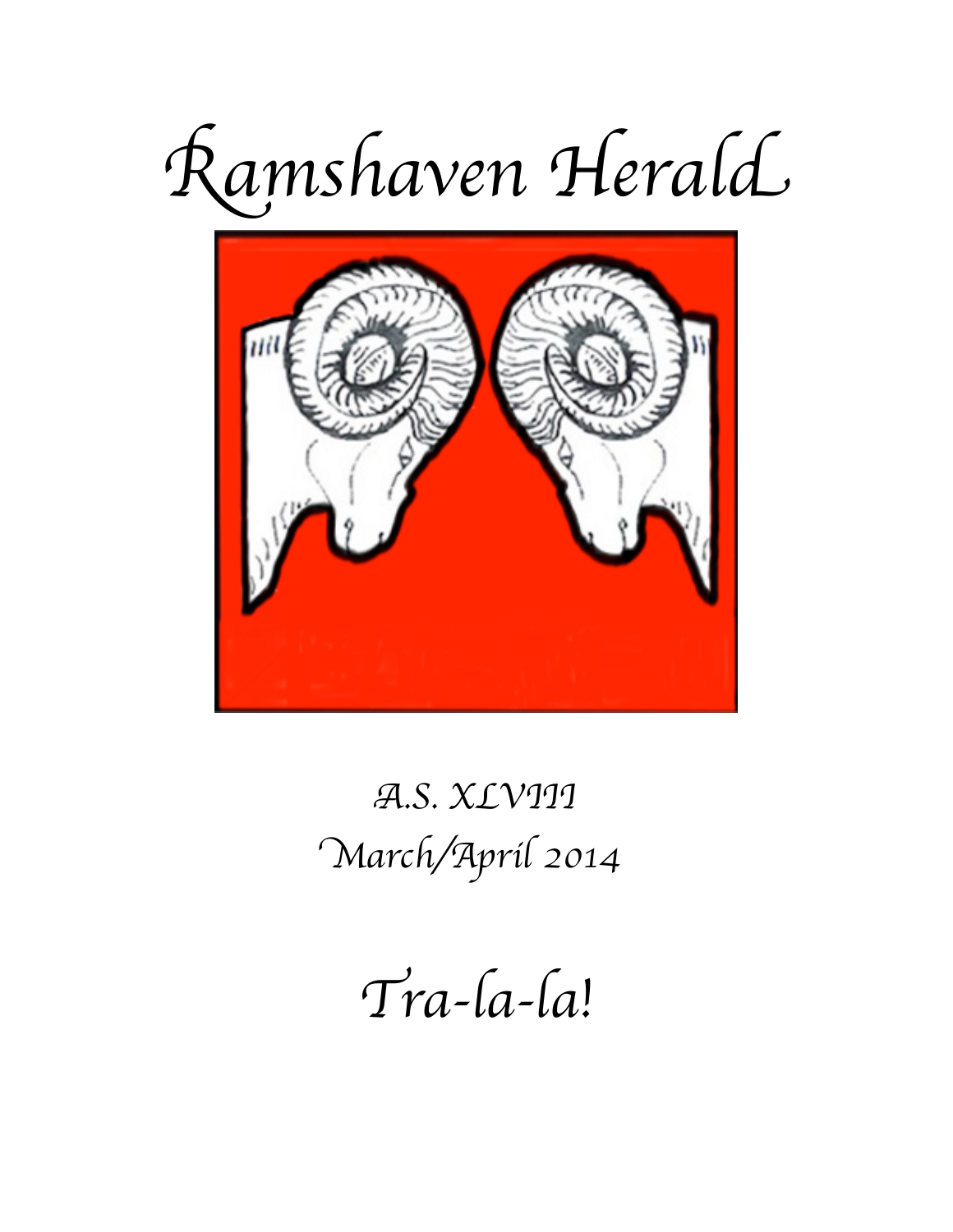Making Sure You're Paying Attention...



Hug a Medievalist Day was March 31st - It's Okay, we'll take a hug any day...( [http://www.newyorker.com/online/blogs/books/](http://www.newyorker.com/online/blogs/books/2011/03/hug-a-medievalist-day.html) [2011/03/hug-a-medievalist-day.html](http://www.newyorker.com/online/blogs/books/2011/03/hug-a-medievalist-day.html) )

With Spring in our step, and snow melting (or pretending to melt), we can look forward to a fresh outlook on the coming camping season. Further, look forward to some fresh ideas coming from these very pages! How do you like the adjustment of the title page? Have any wild ideas for local articles/projects? With a bit of derring-do, and plain old thinking-outside-thebox, our far-flung group has proven time and time again to be resilient and resourceful. What, I wonder, shall come next? O! Please let me know!

March 29, 2014 A Journey To My First A&S Event A Brief Description through the eyes of someone new to the inner workings of the A&S (Arts and Sciences) world

Expecting to see wonderful crafts of all types and levels is what I hoped would be involved. I was not disappointed, but "blown away" at the exceptional talent that was displayed. I wandered from table to table reading and admiring all the various submissions. Like a sponge, I absorbed as much as my brain would allow, taking it all in. I found myself staring with awe and astonishment, marveling at how much time, patience, and research had been used to undertake such wonderful creations. In some cases, I leaned in close to look at items, afraid to handle them, for a strange fear of touching them had suddenly and unconsciously manifested in my head.

My senses became heightened as I inhaled the smell of smoked meat, and listened intently to the sounds of conversation that filled the hall. I would compare the experience to a visit to a museum, where you feel completely and utterly overwhelmed by everything you are observing.

After all submissions have been viewed and then viewed again, you may think you are done, but the day has only begun. I take the time to quietly admire some handmade woven trim on the person beside me, and a pair of knee-high boots on a Lord who passes us. Looking up and around, suddenly I realize that we are surrounded by an array of SCA "BLING". High society can quickly be identified, and other fine works of art are displayed on persons as they roam the room. It would not have surprised me to find out that previous years' submissions were blatantly adorned by onlookers in celebration of this ingenious event.

Feeling confident that I have observed and secretly admired much more than originally perceived, I watch as people now settle down to

Adnar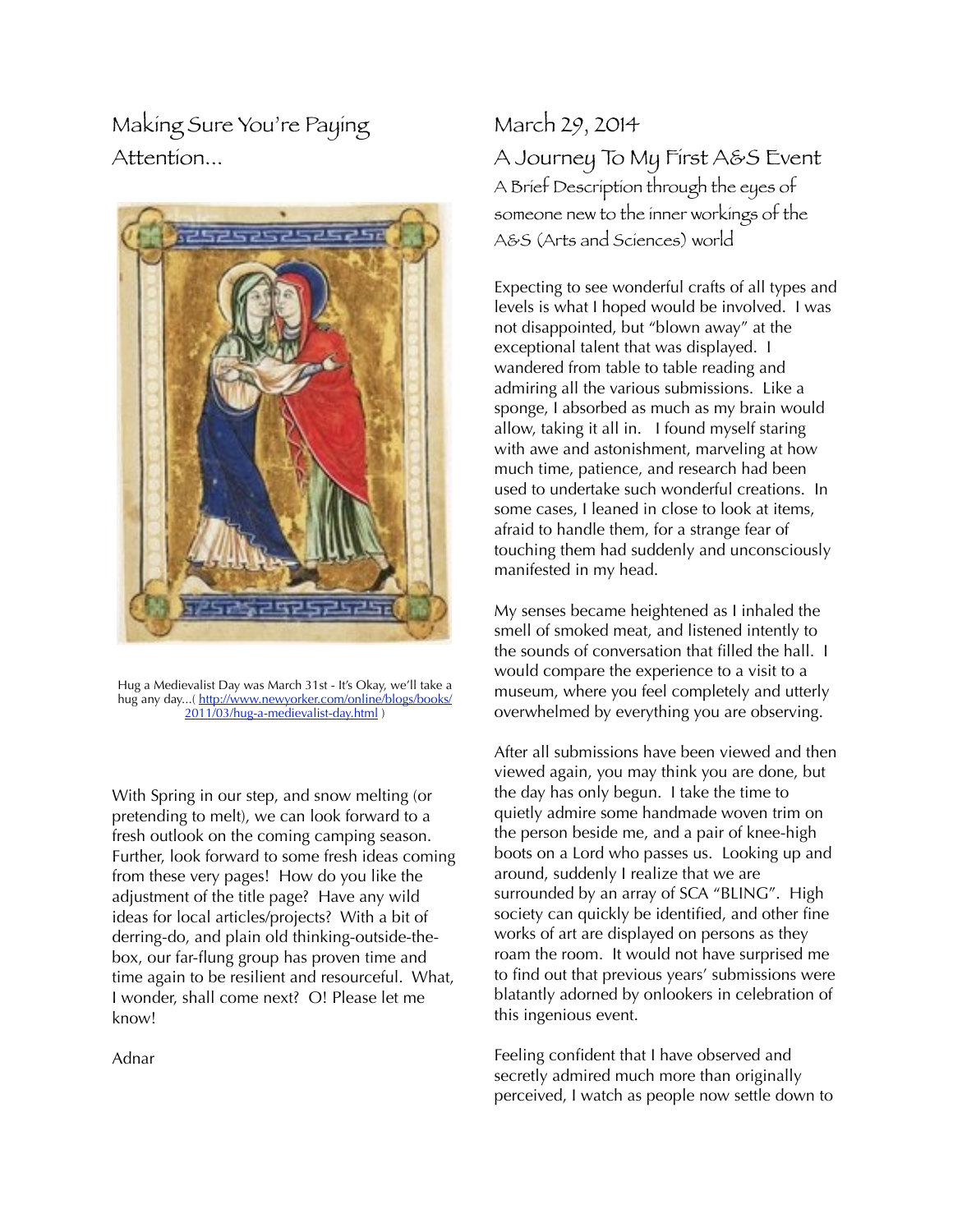sit and socialize. Then, another wonderful thing happens, as hidden treasures are casually pulled out of baskets, trunks and satchels - "OH MY"! These half finished projects are brought out and attended to while engaging in conversation with their fellow admirers of the Arts and Science world.

In the end, I can honestly say this event is not to be merely attended, but one to be savoured in all its levels of creativity. If you need to be inspired to try something new, or motivated to pick up and follow through with a project you have started, but couldn't find the time to finish, this event is a must experience to fully appreciate.

## Christianna Montgomery



Lady Avelyn of the Hedge (Tsuki Keogh) won the "Pentathlon" (one item in 5 different categories)

## Finding Our Current Middle Ages

In this Age of Information, we are inundated so much with technology, it is easy to lose our compass, whence we came, how to measure ourselves, what our efforts are worth. Allow me to indulge, several items of interest and inspiration. The first, is a posting on Ealdormere's mailing list:

"A&S was a great event - if you weren't able to attend, try to get a look at the photos that will certainly be passed around.

One of the things A&S is great for, is inspiring ideas for new projects.

With this in mind, Forward into the Past is taking place next weekend.

FITP, while listed as a demo on the kingdom calendar, is the largest event with classes in Ealdormere.



From its humble beginnings over two decades ago, it has now incorporated a number of historical and re-enactment groups/societies, and has brought in a number of professors from a wide range of universities.

FITP has a great percentage of returning teachers because of the fun we have at the event. Now that it has linked up with Wilfred Laurier's archeology and medieval societies, it has also given our research and crafts a greater amount of legitimacy in the eyes of academia.

I'm sure Ragnar will also be posting some more advertising this week, but if you are interested in history and A&S (which presumably is everyone on this list), then take a look at the website and the classes being offered.

[www.fitp.ca](http://www.fitp.ca/)

rufus"